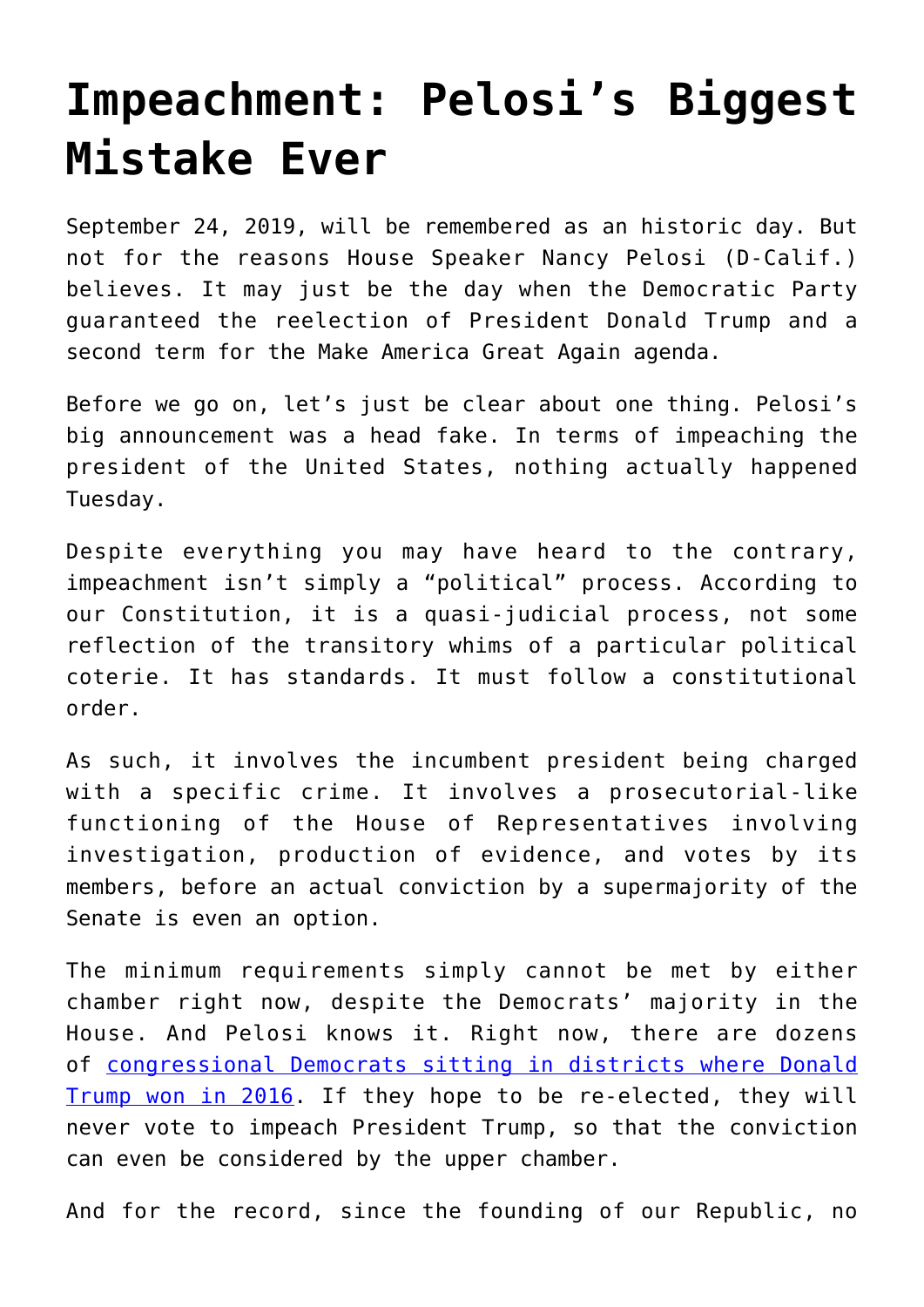senator has ever voted to convict a president from his or her party. Ever.

Pelosi's announcement that her Democrat-led House committees would hold hearings into impeaching the president is the definition of fake news. Just last week, Rep. Jerry Nadler (D-N.Y.) held an "impeachment" hearing at which [Corey](https://amgreatness.com/2019/09/18/lewandowskis-contempt-for-a-contemptible-congress/) [Lewandowski,](https://amgreatness.com/2019/09/18/lewandowskis-contempt-for-a-contemptible-congress/) the president's former campaign manager, utterly lampooned Nadler and his accomplices. This was before Nancy's "bombshell" announcement.

So what changed?

Nothing. This is all an unbelievably cynical shell game. Pelosi hopes to placate the radicals in her party – including Rep. Alexandria Ocasio-Cortez (D-N.Y.) and her "squad" – and prop up the DNC's [anemic 2020 war chest](https://www.foxnews.com/politics/rnc-fundraising-record-june-mcdaniel).

The utter circus-like nature of Pelosi's non-decision is only amplified by the absence of the most important requirement for any impeachment: a crime. The whistleblower allegation? – which isn't a real whistleblower allegation, given that the president's accuser proffered the inspector general [hearsay, and not evidence](https://dailycaller.com/2019/09/22/whistleblower-no-knowledge-trump-call-just-hearsay/) – is that the president asked the Ukrainian president to fight corruption if we as a nation were to continue providing massive amounts of aid to that corruption-riddled country.

There is no element of the U.S. criminal code that includes a crime of "standard conditional demands on U.S. aid." But extortion for the purposes of personal gain is a crime. And a serving vice president withholding U.S. funds until Ukraine fires the prosecutor who is **[actually investigating his own](https://thehill.com/opinion/white-house/436816-joe-bidens-2020-ukrainian-nightmare-a-closed-probe-is-revived)** [son](https://thehill.com/opinion/white-house/436816-joe-bidens-2020-ukrainian-nightmare-a-closed-probe-is-revived) – now *that* is a crime.

What will be the actual consequences of Pelosi's non-decision? With more sham committee hearings into an innocent man, there will be two major ramifications. As the farrago of circusmasters Nadler and Schiff pushes out all meaningful activity